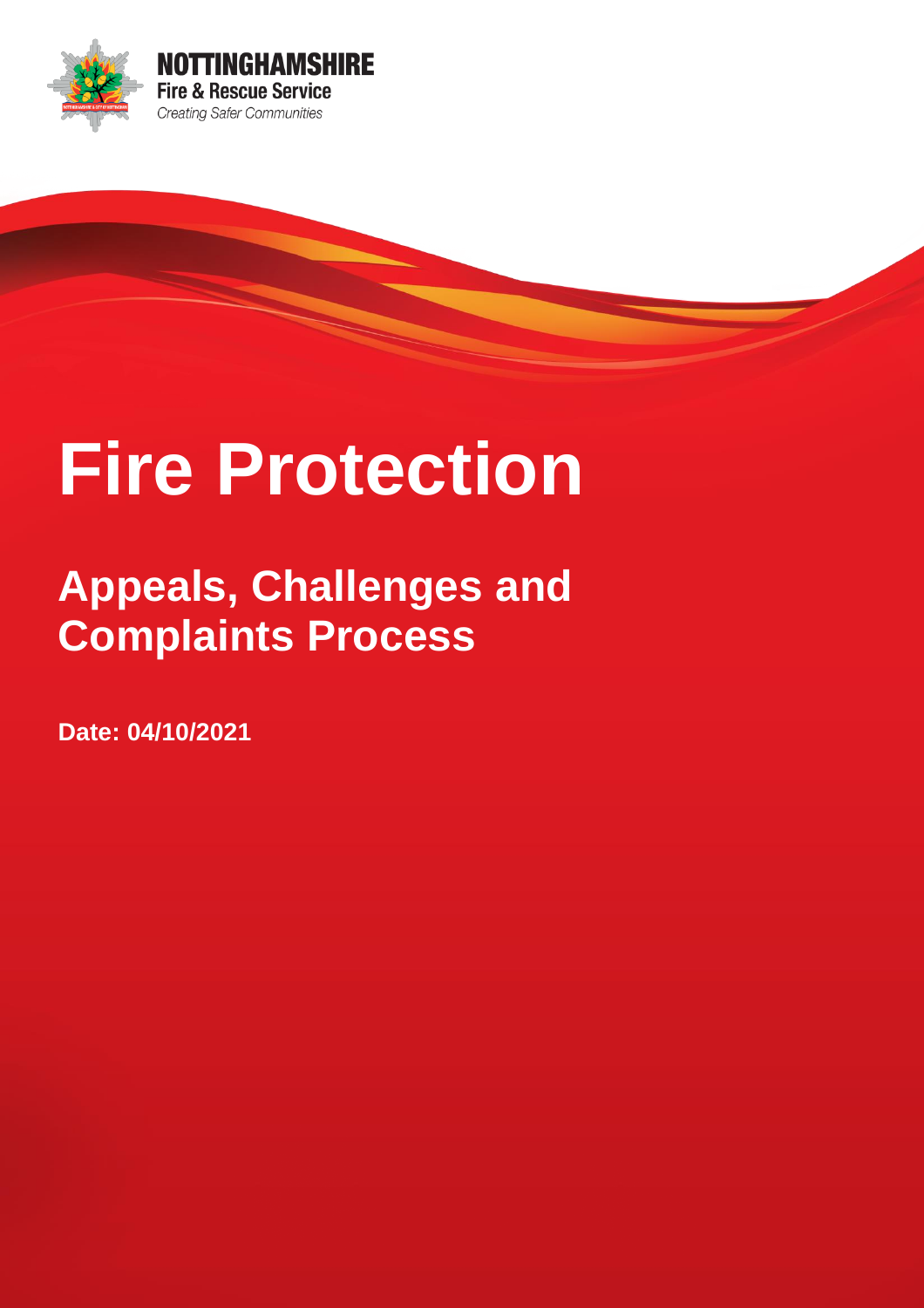### **Appeals, Challenges and Complaints Process**

We, Nottinghamshire Fire and Rescue Service (NFRS) aim to deliver an efficient and professional service; and while our goal is to carry out all our activities in a way that supports you to provide safety to people in case of fire, we will also help you if you encounter problems or if you disagree with the actions we have taken. If you think we have (in some way) not got it right for you, we would like to know, and this document tells you how to go about it.

There are two ways you could be unhappy with us helping you to be safe in case of fire;

- 1. You don't think that the steps we have taken, the safety measures that we have highlighted or the solutions suggested are right for you, and you want to challenge them, and/or;
- 2. You wish to comment on the level and standard of service received by our staff through or Comments, Complaints & Compliments Procedure. <https://www.notts-fire.gov.uk/> > About Us > Contact Us [\(https://www.notts](https://www.notts-fire.gov.uk/Documents/Complaints%20leaflet.pdf)[fire.gov.uk/Documents/Complaints%20leaflet.pdf\)](https://www.notts-fire.gov.uk/Documents/Complaints%20leaflet.pdf)

#### **Challenging Our Advice, Actions or Decisions**

We are always willing to discuss with you why we have acted in a particular way or made certain decisions.

In cases other than statutory notices (including Fire Safety Matters letters), you can challenge our advice, actions or decisions by following the route to an informal appeal (described below 'Complaining about our Service'). This is usually initiated by contacting the Fire Safety Inspector concerned in the first instance.

If your concerns are not adequately addressed the matter which you have raised can be brought to the attention of the relevant Fire Safety Manager. You can access the contact details for the appropriate Fire Safety Manager via <https://www.notts-fire.gov.uk/> > Business Safety > Contact Us [\(https://www.notts-fire.gov.uk/BusinessSafety/Pages/BS-Contact-Us.aspx\)](https://www.notts-fire.gov.uk/BusinessSafety/Pages/BS-Contact-Us.aspx)

If you are unclear or unhappy about any of our advice or decisions and you are involved in a partnership under the Primary Authority Scheme, you should contact your Primary Authority who can take up the matter on your behalf.

When we are not able to resolve your issues, you can make use of our corporate Comments and Complaints procedure. You can access information about this process by accessing <https://www.notts-fire.gov.uk/> > About Us > Contact Us [\(https://www.notts](https://www.notts-fire.gov.uk/Documents/Complaints%20leaflet.pdf)[fire.gov.uk/Documents/Complaints%20leaflet.pdf\)](https://www.notts-fire.gov.uk/Documents/Complaints%20leaflet.pdf)

If, having used our corporate Comment and Complaint process, you are still not satisfied you can contact the Local Government Ombudsman (LGO) who may be able to help [\[http://www.lgo.org.uk/\]](http://www.lgo.org.uk/). It is a free service.